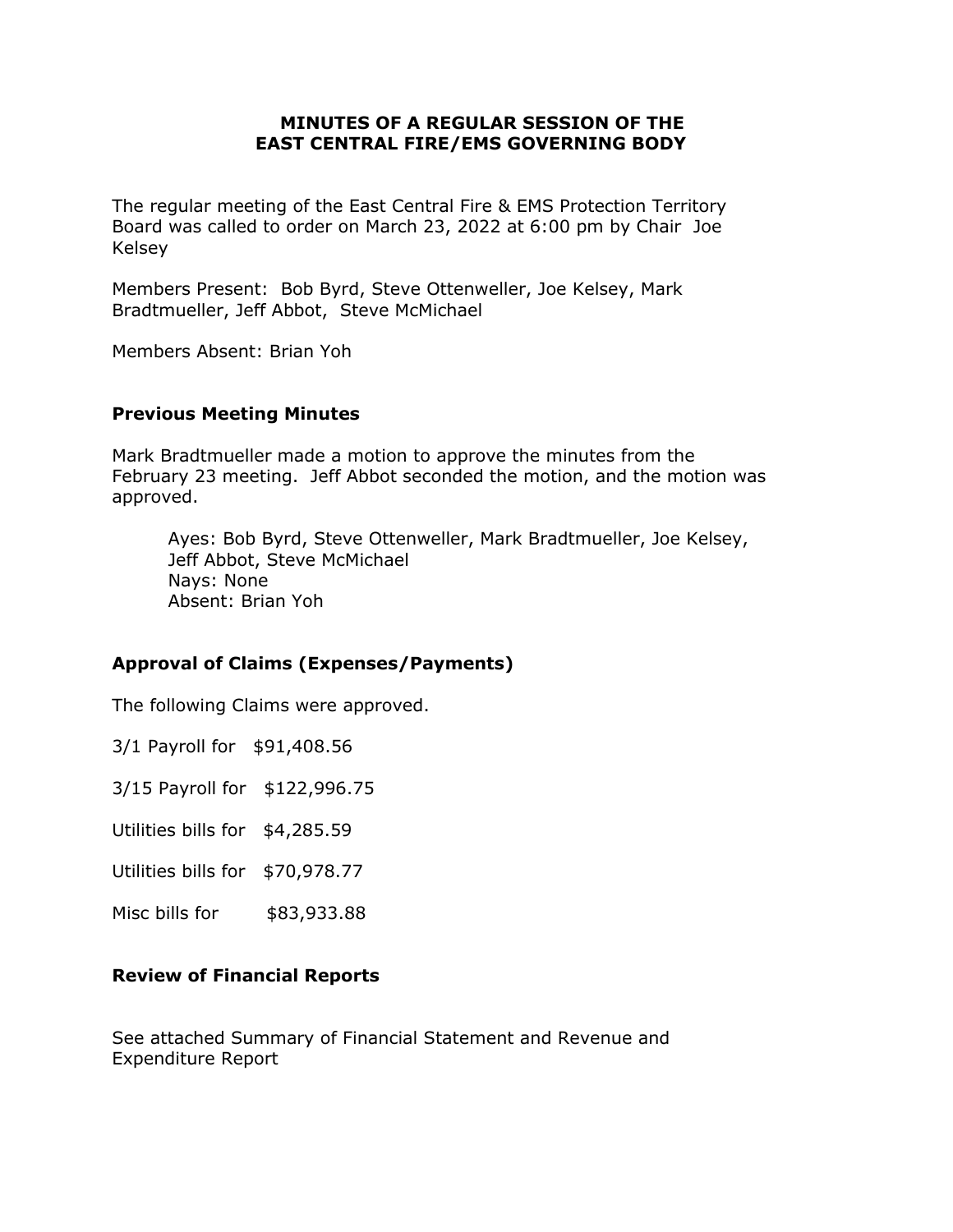#### **Updated on the Hiring Process**

EMS Training Officer start date will be April 11 with approval of the Board. The starting salary will be \$57,000.

Steve McMichael made a motion to approve the hiring of an EMS Training Officer at a salary of \$57,000. Jeff Abbot seconded the motion, and the motion was approved.

Ayes: Bob Byrd, Steve Ottenweller, Mark Bradtmueller, Joe Kelsey, Jeff Abbot, Steve McMichael Nays: None Absent: Brian Yoh

Interviews ongoing for Fire Training Officer with start date TBD.

Interviews ongoing for Fire Inspector Position with start date June 6.

Still have one open position to fill A-Shift.

## **Resolution For Territory Special Fund**

See the attached draft copy of Resolution  $# R-22-01.$ 

This purpose of this special fund is for unexpected expenses and revenues the Territory may have or receive.

Steve McMichael suggested amending the wording of bullet item 6 to exempt existing government bodies within the Territory.

After the Resolution is amended the Board will be in a position to approve the creation of the Special Fund.

## **Update on Fire Fund and Cum Fund Transfer**

Milan Township - all funds transferred Maumee Township - all funds transferred Jefferson Township - waiting on information from State Government Adams Township - has not been tranferred yet - Josh is working with the Trustee City of New Haven - all funds transferred City of Woodburn - not applicable

#### **EMS and Fire Runs Statistics for February**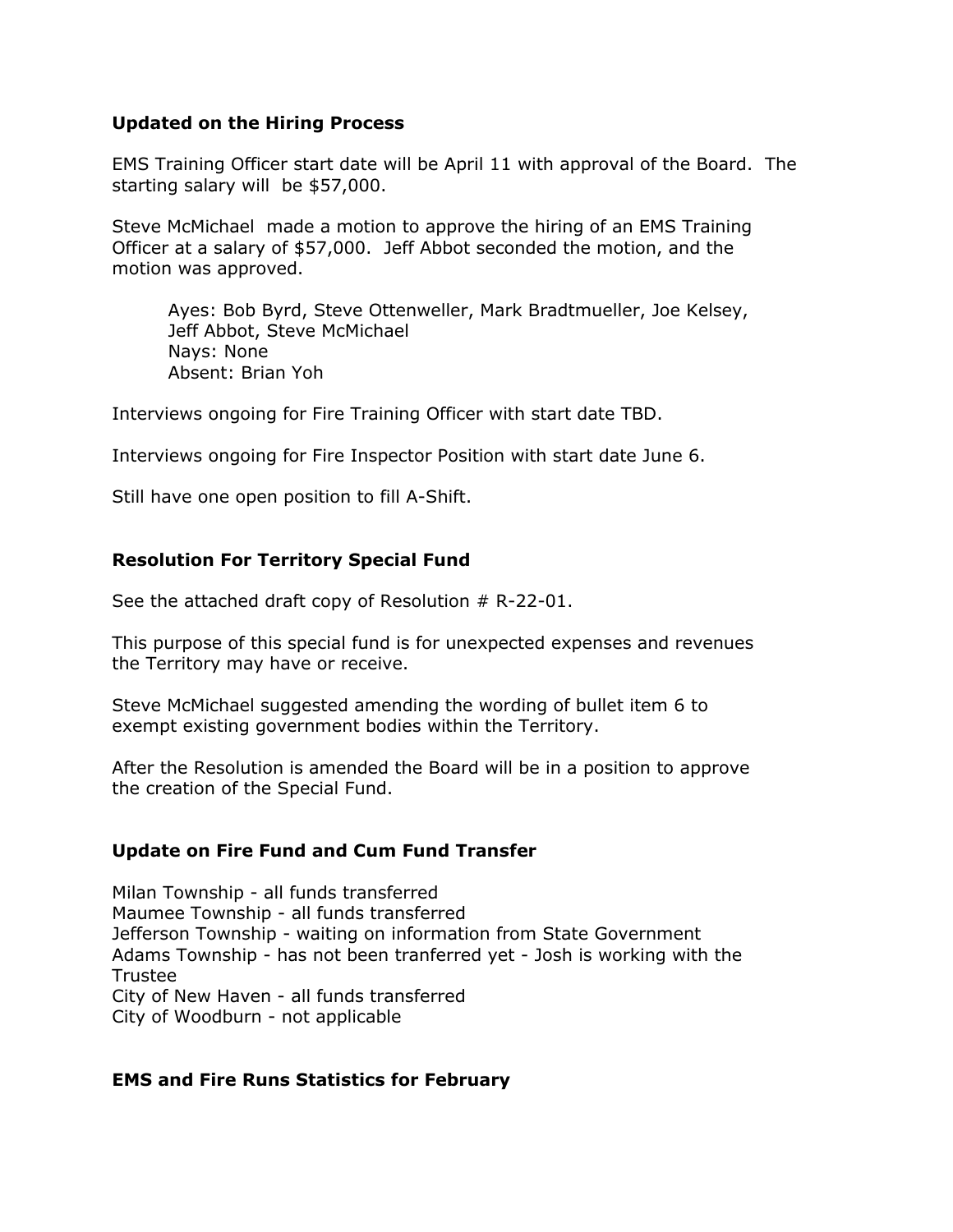EMS runs for February 2022 - 277 for February 2021 - 217.

Fire runs for February 2022 - 129 for February 2021 - 161.

# **Josh Attending FDIC**

Josh is requesting permission to attend the annual FDIC in Indianapolis April 25 to April 30. Josh will be a Safety Officer the first 2 days which allows him to attend training, shows and the expo for free.

Mark Bradtmueller made a motion to approve Josh attending the FDIC in Indianapolis. Jeff Abbot seconded the motion, and the motion was approved.

Ayes: Bob Byrd, Steve Ottenweller, Mark Bradtmueller, Joe Kelsey, Jeff Abbot, Steve McMichael Nays: None Absent: Brian Yoh

## **Volunteer Update**

Jon Stauffer provided stats on volunteer hours in February.

146 hours on Med runs 227 hours on Fire runs 580 hours on Pump activity 514 hours on common call 215 hours on work detail 395 hours on training

## **New Engine Update**

On March 30, four firefighters will complete "final inspection". The truck will then move to Whitestown, Indiana at the Global Dealer. From there it will be a "Show Truck" at FDIC. The Territory will conduct a second final inspection at Global. The plan is to have the Territory take possession of the truck on or before May 9. The truck will then be scheduled for Upfitting at Fire and Marine Incorporated.

## **Adjourning the Meeting**